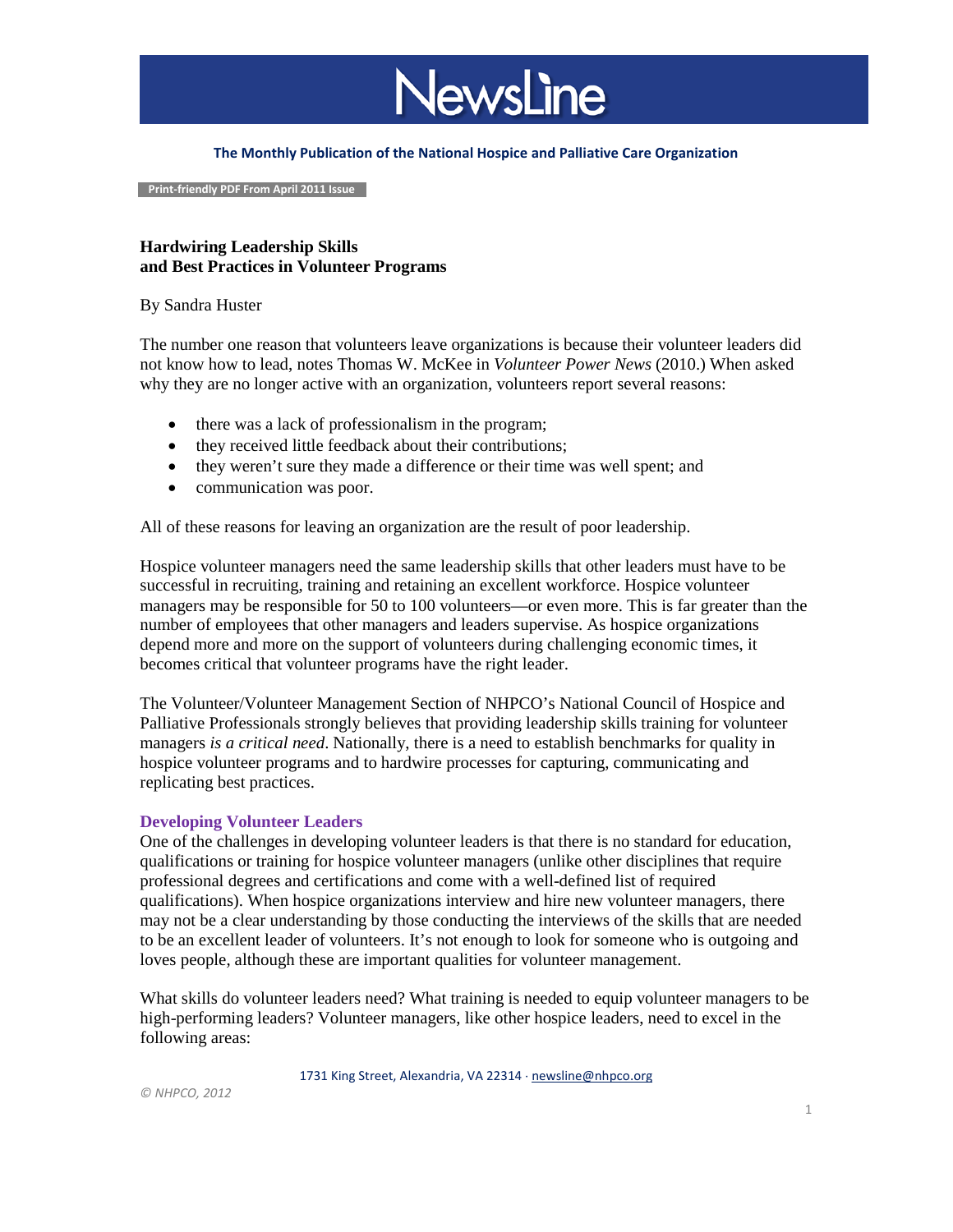## **1. Human Resource Management**

Volunteer managers serve as recruiters, HR coordinators, trainers, and supervisors. They are responsible for insuring that all policies, procedures, background checks, health screenings, training requirements and competencies are met. Volunteer managers must guarantee regulatory compliance with the Medicare Hospice Conditions of Participation, accrediting organizations, and state regulations. Risk management is the volunteer manager's job as well, adhering to insurance and legal regulations, and infection and disease control practices.

# **2. Customer Service**

Volunteer managers have many customers. We might see volunteers as their primary customers, but beyond that they serve patients and families, the entire hospice staff, community groups and individuals. It is important that volunteer managers create a culture that places customer service first. These leaders must be open to change, willing to work shoulder to shoulder with staff and fellow volunteers, and must always communicate caring and appreciation. Relationship building is a key component to a successful volunteer program and to volunteer retention.

## **3. Fiscal Management**

Volunteer managers should be included in the budget planning process and be held responsible for checking their financial reports monthly. Including a finance goal as part of the volunteer manager's annual evaluation provides motivation to be fiscally responsible. When given the skills needed and empowered to manage their own budgets, they will be much more likely to be good stewards. For example, at Covenant Hospice, where I serve as the director of volunteer services, all leaders must establish a finance goal annually. Volunteer managers know that part of their annual performance evaluation and merit increase depends on meeting or exceeding their budget goal.

## **4. A Commitment to Excellence**

All hospice leaders must work together to achieve excellence. This means that no team, department or program can have a "silo" mentality or expect to achieve success alone. Too often in hospices the volunteer manager and volunteers are seen as separate from the clinical team. We say that volunteers are fully integrated into the team, but are they really? Volunteer managers must step up and speak up as advocates for volunteers and must find their places at the interdisciplinary team table alongside other team members. Through NHPCO's National Council of Hospice and Palliative Professionals (NCHPP) and as individual hospices, we must all make a commitment to excellence in hospice volunteer programs. This includes establishing qualifications, training, continuing education, competencies and credentialing opportunities for hospice volunteer managers, just as we do for other hospice disciplines.

# **5. Accountability**

Hospice volunteer programs grow when their leaders set specific measurable goals and are held accountable for meeting or exceeding those goals. Program goals must be tied to performance evaluations and leaders should be rewarded for outcomes.

For example, Covenant Hospice senior leaders set strategic goals annually. In 2010, four of the organization's 20 goals were "owned" by the volunteer department. They included:

- Meeting at least 95 percent of all patient/family requests for volunteer services (the result was 99 percent).
- Maintaining volunteer satisfaction of 4.75/5.0 (the result was 4.81/5.0).
- Maintaining a 1.9 ratio of volunteers to ADC (the result was 2.3).
- Maintaining a Medicare Match at 9 percent (the result was 14 percent).

1731 King Street, Alexandria, VA 22314 ⋅ [newsline@nhpco.org](mailto:newsline@nhpco.org)

*© NHPCO, 2012*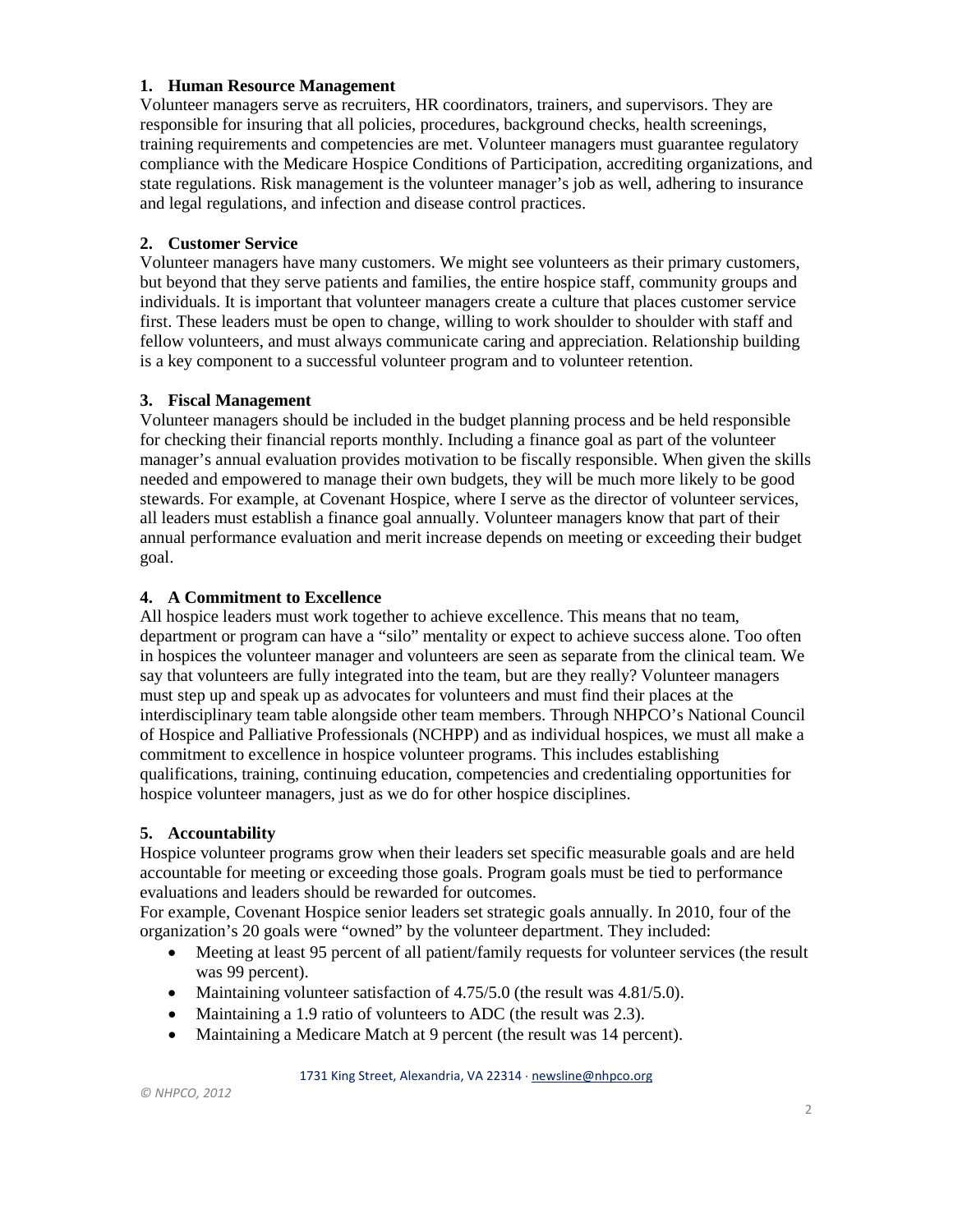At Covenant, volunteer program strategic goals are aligned throughout the organization, from the CEO to the vice president of human resources, to the director of volunteer services and, finally, to all volunteer services managers. Accountability based on shared measurable outcomes and rewarded through agency-wide recognition and annual performance merit increases has produced outstanding results.

If our volunteer managers do not come to our hospices with these five key skills, it is up to our organizations to provide training and coaching in these areas. In my organization, quarterly training is provided through our Leadership Development Institute. Volunteer managers, along with all other Covenant leaders, attend these one-day trainings, designed to equip leaders with the knowledge and skills that are needed to lead others.

## **Harvesting and Hardwiring Best Practices**

NHPCO's National Council of Hospice and Palliative Professionals (NCHPP) offers the perfect opportunity for volunteer leaders and volunteers to identify and share best practices. Volunteer managers should be encouraged to join NCHPP. Membership is free for all employees and volunteers whose hospice is a member of NHPCO. (Visit [www.nhpco.org/nchpp](http://www.nhpco.org/nchpp) to learn more or call NHPCO's Member Services Center at 800/646-6460.)

Members of NCHPP's Volunteer/Volunteer Management Section have free access to the following resources:

- **My.NHPCO:** This [professional networking](http://my.nhpco.org/NHPCO/NHPCO/Home/default.aspx)  [site](http://my.nhpco.org/NHPCO/NHPCO/Home/default.aspx) provides daily access to the Volunteer/Volunteer Management Section through an eGroup (which is similar the former "listserve"). The eGroup provides the opportunity to post questions, share best practices, and connect with peers and colleagues.\*
- **Volunteer Section eLibrary:** The Volunteer Sectio[n eLibrary](http://my.nhpco.org/NHPCO/NHPCO/eGroups/AllDiscussions/Default.aspx) (on the My.NHPCO website) includes a range of helpful management tools and resources that eliminate the need to "reinvent the wheel."\*

## **Some Examples of Hospice Volunteer Program Best Practices**

- Conducts and documents initial and annual volunteer competencies.
- Completes and documents annual volunteer evaluations.
- Surveys volunteer satisfaction annually and reports results.
- Reports volunteer scores from NHPCO's [Family Evaluation of Hospice Care](http://www.nhpco.org/fehc)  [survey:](http://www.nhpco.org/fehc) (1) percentage of families who reported receiving volunteer care, and (2) percentage who rated volunteer care as excellent.
- Reports results from internal satisfaction survey of volunteer program.
- Tracks and reports volunteer retention annually.
- Reports Medicare and non-Medicare volunteer activities by type, hours and associated cost savings.
- Provides volunteer manager ongoing leadership training, competencies and evaluations.
- **Volunteer Section Chat Sessions:** These chats are open discussions on topics of interest to both new and experienced volunteer managers. They are scheduled on the fourth Wednesday of each month (except the November Chat which falls on the 5th Wednesday), from 3:00-4:00 p.m. (ET). See the last page of this article.

In addition to these free resources, NHPCO's [two primary national conferences—](http://www.nhpco.org/i4a/pages/index.cfm?pageID=6221)the Management and Leadership Conference (MLC) held each spring and the Clinical Team Conference (CTC) held each fall—offer valuable concurrent sessions for both volunteers and volunteer managers as well as a scheduled time for members of the NCHPP Volunteer/Volunteer Management Section to meet for face-to-face discussions.

1731 King Street, Alexandria, VA 22314 ⋅ [newsline@nhpco.org](mailto:newsline@nhpco.org)